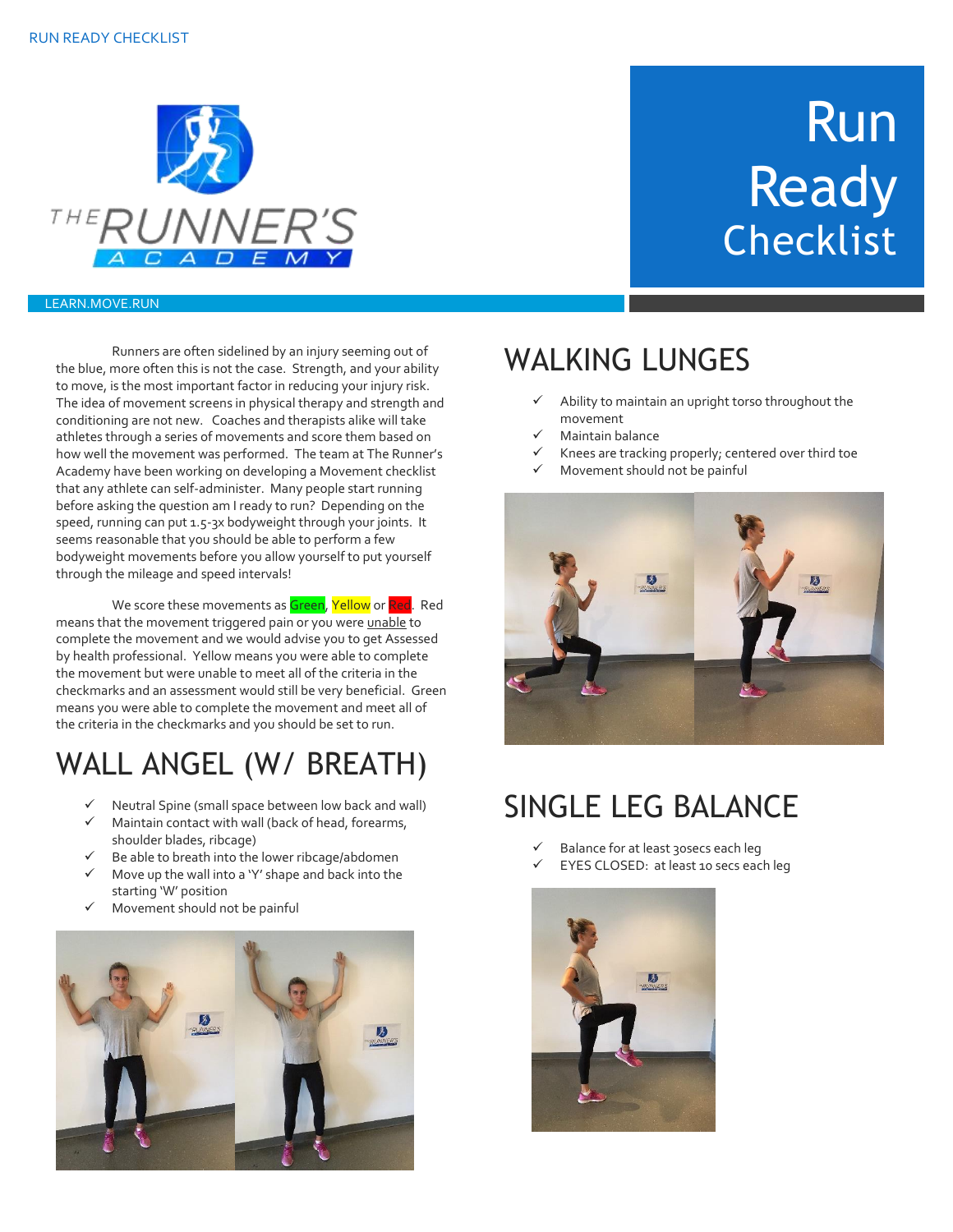#### SINGLE LEG JUMP

- $\checkmark$  Ability to get off the ground with jump
- $\checkmark$  Ability to maintain balance
- $\checkmark$  Movement should not be painful



#### SINGLE LEG CALF RAISE

- Ability to perform at least 15 calf raises on each leg
- $\checkmark$  Note: if need be, place hand gently on something to maintain balance
- $\checkmark$  Movement should not be painful



#### SINGLE LEG SQUAT

- $\checkmark$  Ability to maintain balance throughout the squat
- $\checkmark$  Ability to maintain knee tracking/stability centered over foot
- $\checkmark$  Movement should not be painful



#### SQUAT

- $\checkmark$  Ability to maintain a fairly upright neutral spine
- $\checkmark$  Ability to maintain knee tracking/stability centered over feet
- Ability to maintain balance
- Ability to come up without weight shifting
- Movement should not be painful

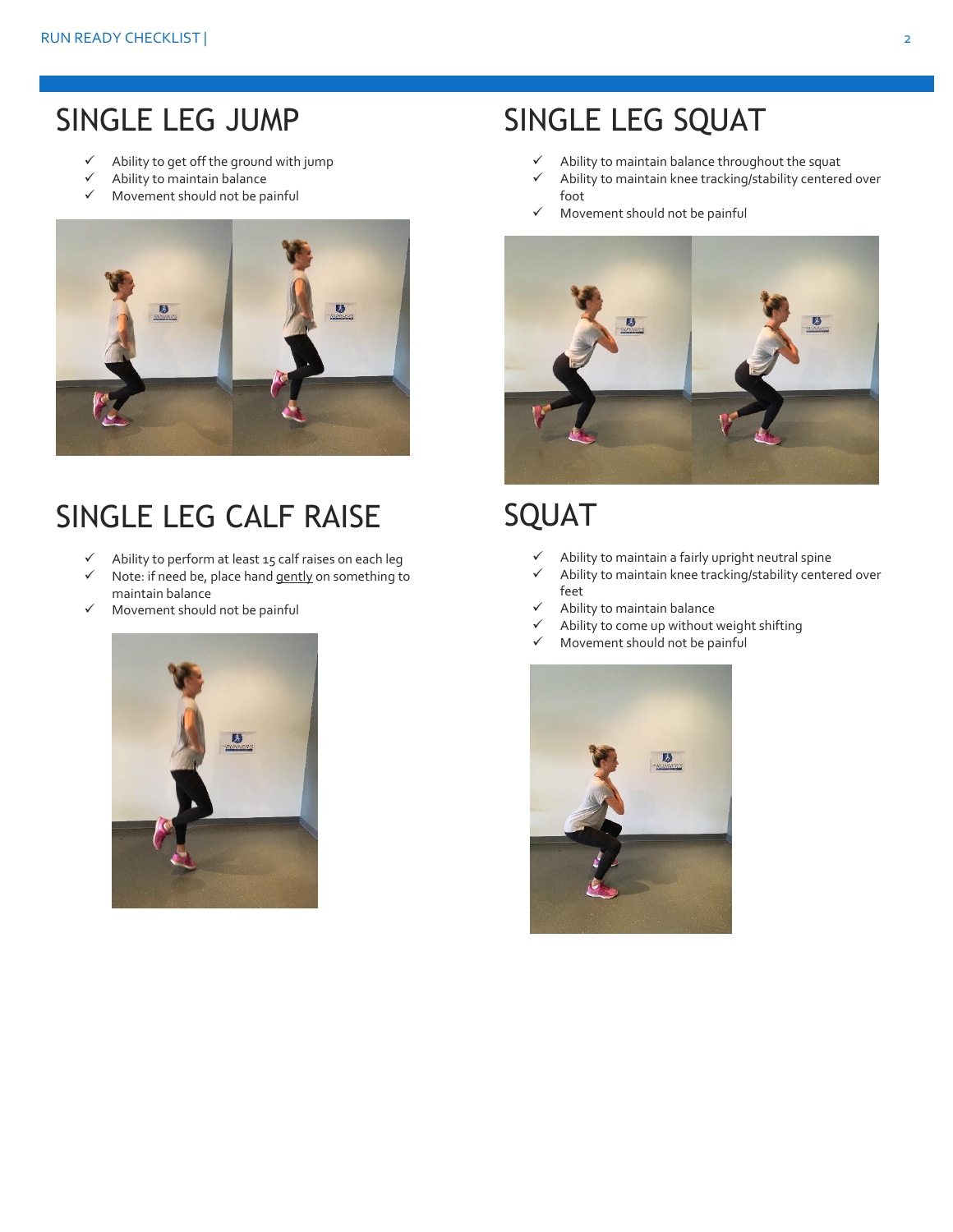#### ANKLE MOBILITY ON WALL

- $\checkmark$  Ability to move the knee to the wall while tracking over third toe
- $\checkmark$  Ability to keep pelvis square to the wall throughout movement
- $\checkmark$  Movement should not be painful



#### STEP UP

- $\checkmark$  Ability to maintain an upright position throughout the movement (not pitching forward)
- $\checkmark$  Ability to maintain balance throughout the movement
- $\checkmark$  Movement should not be painful



#### SINGLE LEG GLUTE BRIDGE (HOLD)

- $\checkmark$  Ability to maintain hips in elevated position for 10secs
- Ability to maintain neutral level hips
- Ability to maintain balance
- Movement should not be painful



#### SIDE PLANK

- Ability to hold plank for 45sec/side
- Less than 5% difference for time held side to side
- $\checkmark$  Ability to maintain neutral spine
- $\checkmark$  Ability to breathe while holding plank
- $\checkmark$  Position should not be painful